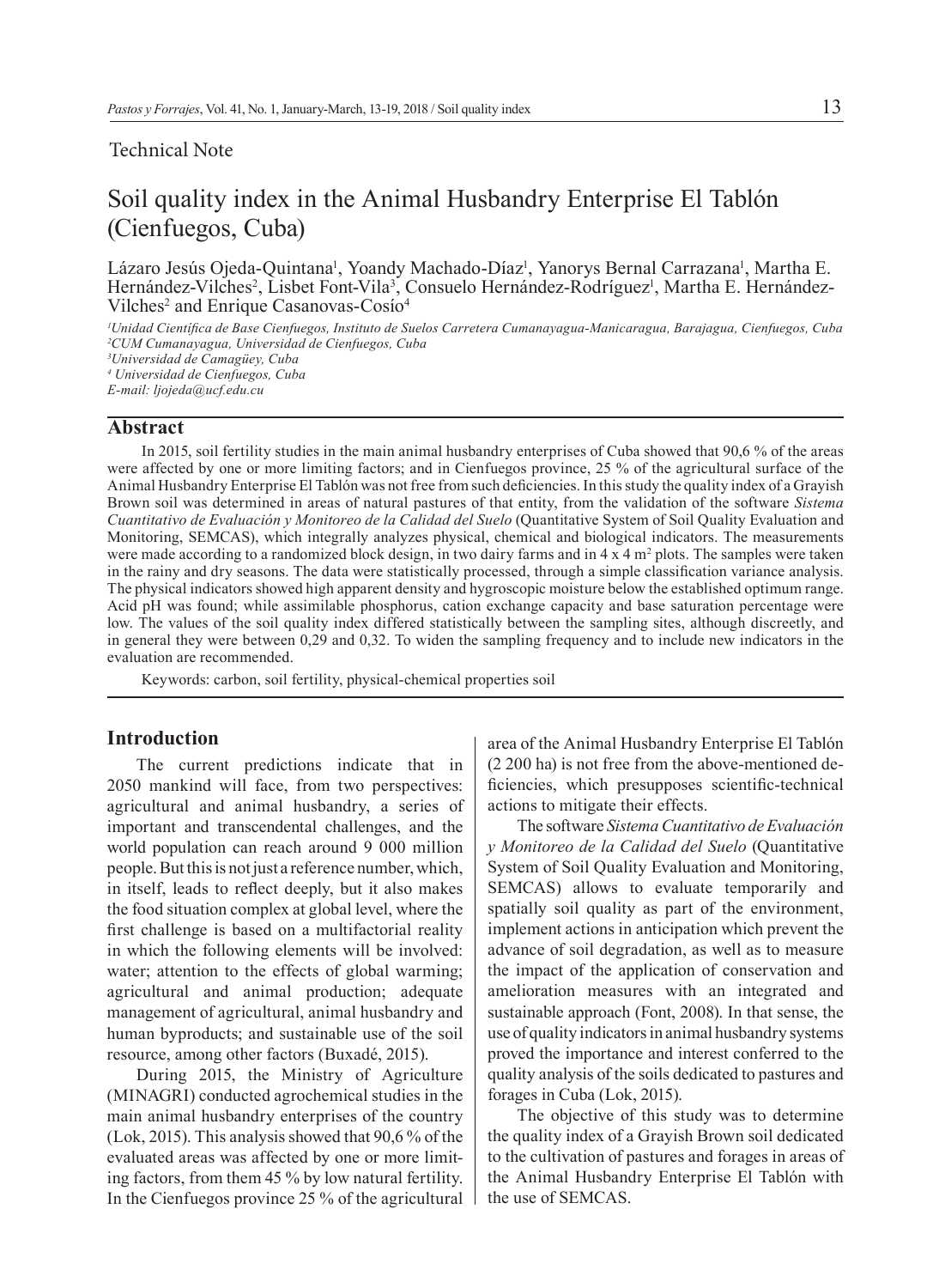## **Materials and Methods**

*Location of the study area*. The study was conducted in two dairy farms of the Animal Husbandry Enterprise El Tablón: dairy farm laboratory 3, Barajagua; and dairy farm 11, genetic farm El Abra, located in the coordinates N: 591-260 and E: 259-250 in the cartographic sheet Barajagua 1: 25 000, Cumanayagua municipality, Cienfuegos province, Cuba.

*General soil characteristics.* The soil of the area is classified as Grayish Brown (Hernández-Jiménez *et al.*, 2015), with flat topography and slope from 0,5 to 1,0 m. The samples were taken on October 30, 2015 (rainy season) and April 25, 2016 (dry season).

*Study description*. A randomized block design with four treatments and five replicas was used; the evaluated treatments were:

- 1. Dairy farm laboratory 3, dry season (dairy farm L-3, DS).
- 2. Dairy farm laboratory 3, rainy season (dairy farm L-3, RS).
- 3. Dairy farm 11, dry season (dairy farm 11, DS).
- 4. Dairy farm 11, rainy season (dairy farm 11, RS). Soil sampling was made in five  $4 \times 4$  m<sup>2</sup> plots,

by the method of random framework, in zigzag; and 10 composite samples were taken per plot, at a depth between 0 and 20 cm (IGAC, 2006).

*Measurements*. From the physical indicators real density and apparent density (Dr and Da) were selected; the former was conducted by the picnometer method in xylol, the latter through the ring method (NRAG 370, 1980), and hygroscopic moisture (Hy) by gravimetry (NC 110, 2001).

The chemical indicators included pH in potassium chloride, through the potentiometric method (NC-ISO-10390, 1999); electrical conductivity (NC ISO-112, 2001) and cation exchange capacity (CEC), by the modified Melich method (Schactschabel), according to NC ISO-65 (2000).

The biological analyses included organic matter, by the colorimetric Walkley-Black method (NC ISO-51, 1999); and basal respiration (BR), according to Calero et al. (1999). Visual observations were made of the macrofauna and mesofauna at the moment of sampling, to quantify and identify the specimens.

To determine the soil carbon reserve (CR) at a depth of 0-20 cm, the organic carbon was calculated from Kass equation: % OC = % OM/1,724 (Bojórquez-Serrano *et al.*, 2015); then the CR was quantified, by the formula:

CR  $(mg/ha^{-1}) = \%$  OCS x AD x Ds (Hernández-Jiménez *et al.*, 2013),

where:

RC: organic carbon reserve in the soil (mg/ha<sup>-1</sup>). % OCS: percentage of organic carbon in the soil. AD: apparent density  $(g/cm<sup>3</sup>)$ 

Ds: soil depth (cm).

The soil quality index (SQI) was estimated according to the SEMCAS methodology, from a software program created for that purpose, whose value varies in a range from zero to one (0-1); the values closer to 1 will have higher quality, while in the ones closer to zero their quality will decrease progressively (Font, 2008).

*Statistical analysis.* The results were statistically processed through a simple classification ANOVA, and Duncan's (1955) multiple range test for was used mean comparison, with a reliability of 95 %, using as tool the statistical program SPSS (version 15.0).

#### **Results and Discussion**

The real density (Dr) did not show differences between the two dairy farms (table 1), with an average value of  $2,61$  g/cm<sup>-3</sup>. This indicator can vary with the proportion of the elements that constitute the soil. In general, if the organic matter content is low, the apparent density is around  $2,65$  g/cm<sup>-3</sup> (De Boodt *et al.*, 1967).

| Table 1. Physical indicators. |  |
|-------------------------------|--|
|-------------------------------|--|

| Sampling site               | Dr<br>$(g/cm^{-3})$ | Da<br>$(g/cm^{-3})$ | Hy<br>$(\%)$      |
|-----------------------------|---------------------|---------------------|-------------------|
| Dairy farm laboratory 3, DS | 2.64                | 1,72                | $2.95^{b}$        |
| Dairy farm laboratory 3, RS | 2,60                | 1,81                | 3.33 <sup>a</sup> |
| Dairy farm 11, DS           | 2,62                | 1,70                | 2.99 <sup>b</sup> |
| Dairy farm 11, RS           | 2.56                | 1,81                | 3.27a             |
| $SE \pm$                    | 0,178               | 0,141               | $0.189*$          |

a, b: Different letters indicate significant differences at  $p \le 0.05$  (Duncan, 1955).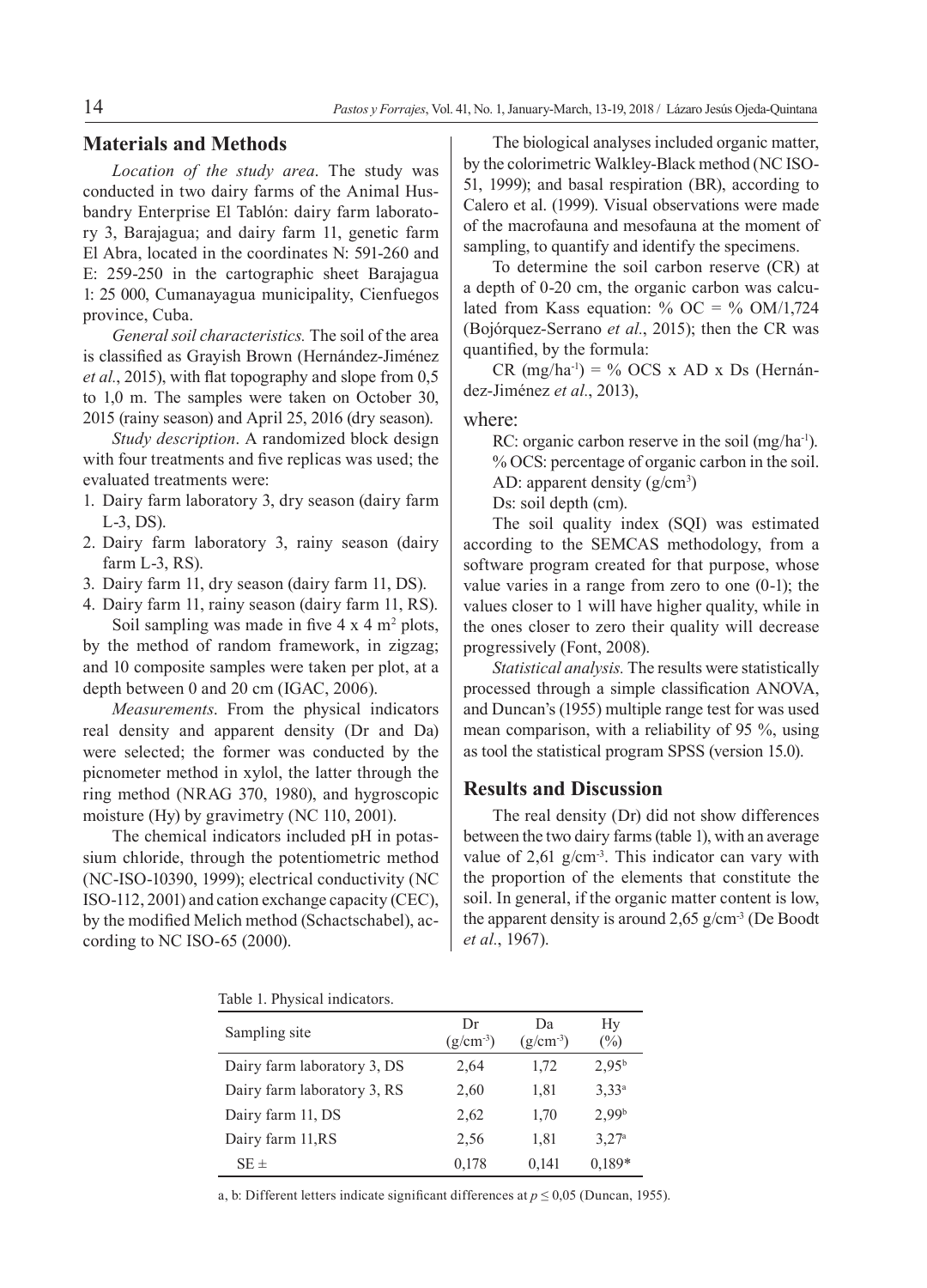The above-mentioned criterion coincides with the results of this research, in which Dr values were obtained between 2,56 and 2,64, without statistical differences, in the presence of an average content of organic matter (2,14 and 2,15 % for dairy farm laboratory 3 and dairy farm 11, respectively). Martin and Durán (2011), in a scale for different types of tropical soils, placed real density values between 2,40 and 2,60 as moderate, and lower than 2,40 as low, for which the ones reached in this study are included in the first range.

The apparent density reached similar values in both dairy farms, without differences between the seasons. These results are in correspondence with the ones obtained in a compacted soil (values higher than 1,60), reported by Martin and Durán (2011).

Romero-Barrios *et al*. (2015), in quality studies conducted on forestry and animal husbandry soils of the National Park La Malinche –Tlaxcala state, Mexico–, with acid pH and loamy sandy texture class, obtained an apparent density of  $1,5$  g cm<sup>-3</sup>; which indicated compaction, due to the use of inadequate management practices and to grazing, fires and indiscriminate felling, factors that caused the increase of Da.

On the other hand, Muscolo *et al*. (2014) stated that when Da increases, the soil compaction is higher and it can affect water holding capacity and limit root growth, because Da is modified by the solid particles and pore space, which in turn conditions the organic matter, for which Da and OM are inversely proportional. In soils of fine texture the Da varies between  $1,0$  and  $1,2$  g cm<sup>-3</sup>; while in sandy soils it is higher: between  $1,02$  and  $1,62$  g cm<sup>-3</sup>. In this study the results exceeded this range.

The Hy did not show differences between the dairy farms, with the highest values in the rainy season (table 1). It was significant that it did not vary between 6 and 8 %, range recommended by MINAG (1984) for an adequate development of tropical cultivable species, but it was well below; hence it is inferred that a Hy content lower than 6 % holds water less, typical characteristic of Grayish Brown soils.

Menghini *et al*. (2015), in soils with high content of sand and little depth of the southeast of the Argentinean province of Buenos Aires, where there was also a level of variable rainfall and framed in seasonal periods, found limitations to maintain adequate moisture. This coincides with the results of this study, because the hygroscopic moisture was not within the established range, also in a sandy soil.

Table 2 shows the pH and CEC values. It was observed that between the different sites there were no differences in pH and that the average value was 4,7. According to the report by Martin and Duran (2011), they are classified as acid soils. These authors also refer that in soils with this pH, phosphorus fixation; low organic matter content; deficiencies because of magnesium, calcium and potassium depletion; restrictions for specific crops; and proportionality between pH and CEC, are very frequent.

Table 2. Values of pH and cation exchange capacity.

| Sampling site               | pH    | CEC<br>$\text{(cmol kg}^{-1}\text{)}$ |
|-----------------------------|-------|---------------------------------------|
| Dairy farm laboratory 3, DS | 4,81  | $10,54^{\circ}$                       |
| Dairy farm laboratory 3, RS | 4.92  | $10.11^{ab}$                          |
| Dairy farm 11, DS           | 4.64  | $9,96^{ab}$                           |
| Dairy farm 11, RS           | 4,53  | 9,28 <sup>b</sup>                     |
| $SE \pm$                    | 0,016 | $0,493*$                              |

a, b: Different letters indicate significant differences at *p* ≤ 0,05 (Duncan, 1955).

Regarding CEC, the results of this study coincide with the ones reported by MINAG (1984) and by Martin and Durán (2011), which considered as very low the CEC values lower than 10 cmol  $kg<sup>-1</sup>$ ; and as low, those between 10 and 19 cmol  $kg<sup>-1</sup>$ . Thus the CEC turned out to be from very low to low.

Pulido-Fernández (2014) considered CEC as an accurate indicator for estimating soil quality, given the interaction it causes with its other chemical, physical and biological factors.

Table 3 shows the results of electrical conductivity (EC), saturation of bases (V) and calcium/ magnesium ratio ( $Ca^{2+}/Mg^{2+}$ ). The EC of the studied areas oscillated between 0,40 and 0,71 dS m-1 and it was higher in the dairy farm laboratory 3, in the dry as well as the rainy season, with difference from dairy farm 11 under equal conditions.

The V percentage in Cuban soils varies in a range of 70-90 %, according to MINAG (1984). If it is higher than 90 % it can be inadequate for plants sensitive to high levels of carbonates, and if it is lower than 50 % it corresponds to acid soils, as it is observed in table 3 (45,10 and 46,32, respectively). This author also states that the V value is closely related to pH and CEC, because they are directly proportional. On the other hand, the V percentages did not show differences between the two dairy farms.

Martin and Durán (2011), in their evaluation scale for Cuban soils, referred that with base satu-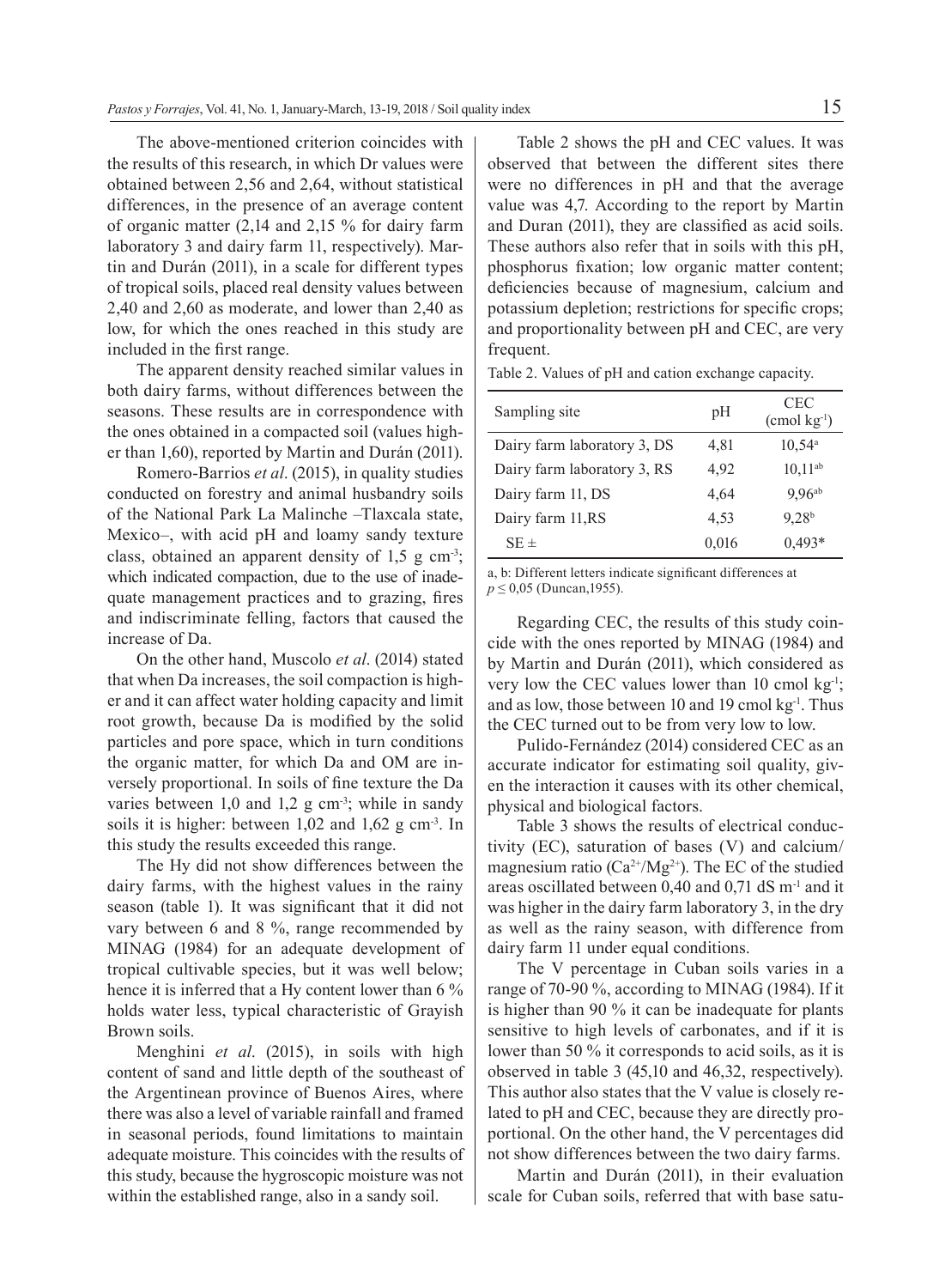| Sampling site               | V(%)  | $Ca^{2+}/Mg^{2+}$ | $EC$ (dS/m) $\cdot$ |
|-----------------------------|-------|-------------------|---------------------|
| Dairy farm laboratory 3, DS | 45,75 | $3.72^{\rm a}$    | $0.71^{\circ}$      |
| Dairy farm laboratory 3, RS | 46,32 | $3.72^{\rm a}$    | $072^{\rm a}$       |
| Dairy farm 11, DS           | 45,10 | $2.65^{\rm b}$    | 0.40 <sup>b</sup>   |
| Dairy farm 11, RS           | 46,05 | 2.57 <sup>b</sup> | 0.41 <sup>b</sup>   |
| $SE \pm$                    | 1,134 | $0.166*$          | $0.105*$            |

Table 3. Saturation of bases, calcium-magnesium ratio and electrical conductivity.

a, b: different letters indicate significant differences at  $p \le 0.05$  (Duncan, 1955).

ration percentages higher than 75 % the saturation level is reached, and between 40 and 75 % the soils are moderately unsaturated (as occurred in both dairy farms). These results can evidently influence the response pastures could have in time, because the interaction of the V value with other indicators occurs spontaneously and, generally does not obey anthropogenic factors that could disturb the ecosystem.

The optimum  $Ca^{2+}/Mg^{2+}$  ratio is around 6:1; below 2:1 it is low and problems can occur because of  $Mg^{2+}$  excess, higher than 10:1 it is high and indicates well-marked deficiencies of this element (Muñiz, 2004). It was observed that this ratio statistically differed between the two dairy farms (table 3) and it was higher in dairy farm 3. The values, in all the cases, were below 6:1; although they were not lower than 2:1.

The performance of organic matter, carbon reserve and basal respiration are shown in table 4. The organic matter content did not show differences between the different sites. Martin and Durán (2011), in their gradation scale of organic matter for Cuban soils, stated that the range of  $1,5-3,0$  % is low; while Crespo *et al*. (2009) framed it between 1,3 and 3,0 %. Both criteria coincide with the results in this study, in which the mean value was 2,13 % (low).

Font (2008), when applying the SEMCAS methodology, acknowledged OM as fundamental among its indicators; because it is considered one

of the most important components to define quality and influences the performance of other properties. The report by Fernández *et al.* (2016) should not obviated, concerning the fact that the type of soil use significantly influences the contents of OM and its fractions, by modifying its physical properties. It must be emphasized that a decrease of OM in the soil brings about an increase of Da, as occurred in this study.

The organic matter is more specific in its relations with CEC, Dr and Da; and can reach a proportional correlation, according to Menghini *et al.* (2014). The OM content is essential to interpret the soil quality results. These authors found, in acid soils cultivated with pastures, that when intercropping tree legumes a seasonal increase of organic matter occurred, but without influencing the CEC.

Although the physical, chemical and biological indicators do not separately determine soil quality, most of the studies coincide in stating that OM is the main indicator, and undoubtedly the one that has a more significant influence on soil quality and productivity (Duval *et al.*, 2013).

Regarding basal respiration and carbon reserves, no differences were found between the two dairy farms (table 4). As a result of the application of the SEMCAS methodology on different soil types of Camagüey, Font (2008) considered 18,37 mmol  $CO_2$  kg<sup>-1</sup> as standard value. The results of this study were lower in all the sampled sites, which could indicate lower biological activity.

Table 4. Organic matter, carbon reserve and basal respiration.

| Sampling site               | <b>OM</b><br>$\frac{0}{0}$ | CR.<br>$mg/ha^{-1}$ | <b>BR</b><br>mmol $CO$ , $kg^{-1}$ |
|-----------------------------|----------------------------|---------------------|------------------------------------|
| Dairy farm laboratory 3, DS | 2,17                       | 43,34               | 16,49                              |
| Dairy farm laboratory 3, RS | 2,12                       | 44,52               | 16,08                              |
| Dairy farm 11, DS           | 2,14                       | 42,16               | 16,34                              |
| Dairy farm 11, RS           | 2,16                       | 45,25               | 16,65                              |
| $SE \pm$                    | 0,236                      | 1,364               | 0.561                              |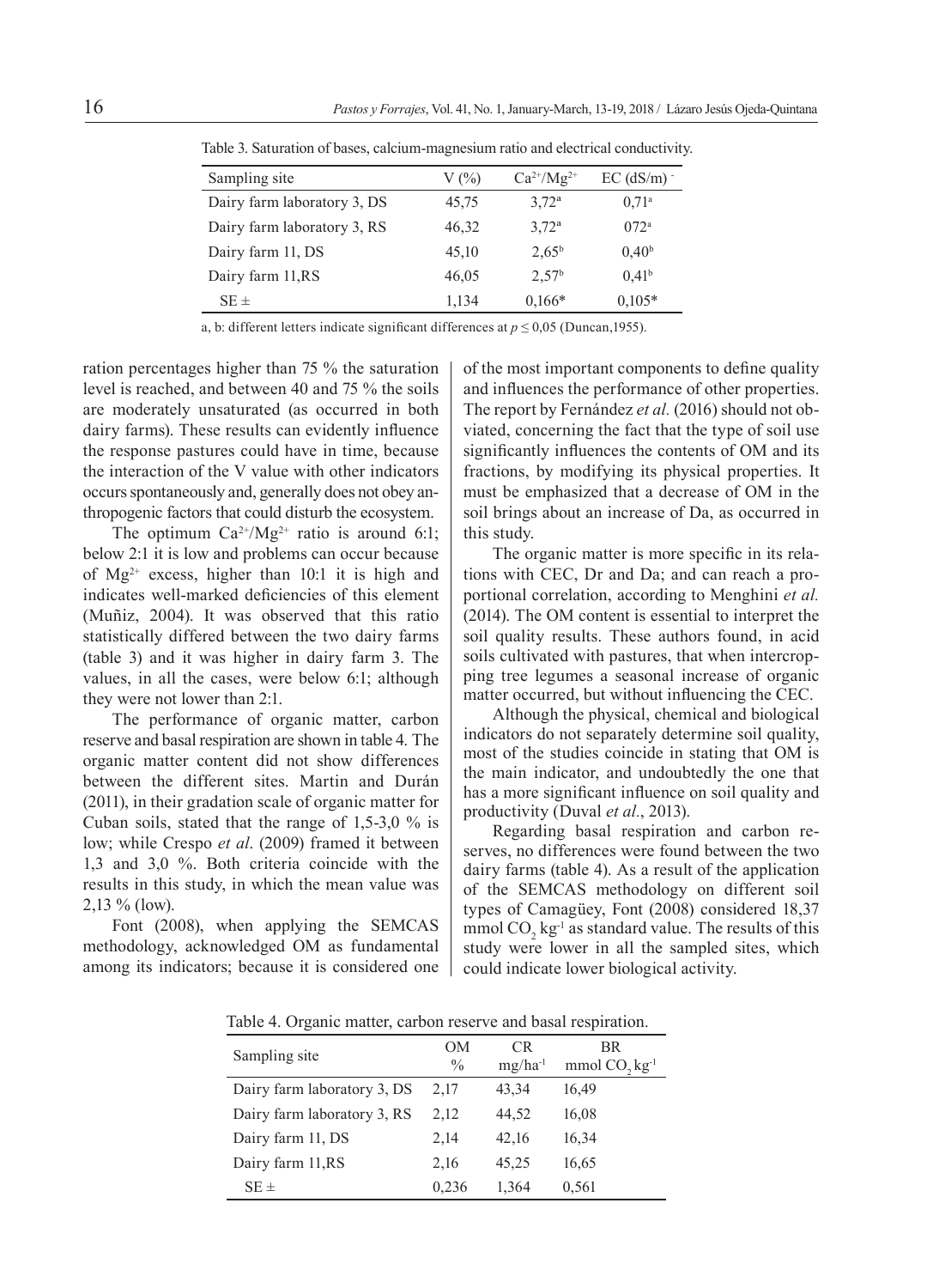Soil respiration in the ecosystems is very variable, spatially as well as temporarily, and is determined by moisture, temperature, dissolved oxygen, pH, nutrient content and other indicators, according to Riestra (2012), who found variations when measuring this indicator in different soils and phenological stages of different tropical crops.

Ambrosino (2015), when evaluating the decomposition and dynamics of nutrients in a slightly acid soil of natural pasturelands in the Argentinean Buenos Aires southeast, referred that its moisture content increased as the foliage cover was reduced; while the basal respiration increased according to temperature, as the existing biota was activated. This performance is characteristic of temperate climates.

On the other hand, Andrade *et al*. (2014) and Andrade (2016) found, in the Colombian paramos, a higher content of organic carbon of the soil in pasturelands than in forest areas, which they ascribed to the dynamics of the fine roots of pastures; which, because of their senescence or defoliation due to grazing, cause large quantities of carbon to be incorporated to the soil. In subsequent studies Cabrera-Dávila (2012) considered that, from the biological point of view, to evaluate the soil and ecosystem conservation-disturbance status the edaphic macrofauna can be taken into consideration, which groups invertebrates higher than 2 mm diameter (Annelida: Oligochaeta), termites (Insecta: Isoptera) and ants (Insecta: Hymenoptera: Formicidae), which act as ecosystem engineers in the pore formation, water infiltration, and organic matter humification and mineralization.

The above-expressed facts could be noticed in visual observations made during sampling, because macrofauna specimens were found, such as coleopterans, ants and earthworms, but in all cases very scarce (less than 10 individuals).

Monitoring the physical, chemical and biological properties is essential to take appropriate and timely measures with regards to management, and integrates relations and functions among the different indicators that are measured and which are important for agroecosystem sustainability (Moreno *et al.*, 2015).

From the analysis of the evaluated indicators, once the SEMCAS methodology was applied, SQI values were reached between 0,29 and 0,32 in the 0-1 scale, which differed statistically between the evaluated sites (fig. 1). The SQI was higher in the dairy farm laboratory 3, although with discreet differences.

Leyva-Rodríguez (2013) made an estimation of quality indicators to design and implement management technologies in Luvisols, in La Veguita municipality (northern zone of Las Tunas province, Cuba), in five soil use systems (grove, natural pasture, cultivated pasture and two silvopastoral systems); for such purpose, she selected a minimum group of physical, chemical and biological indicators and integrated them in a quality index. In their interpretation she used the scale of transformation into five soil quality classes, proposed by Cantú et



 $SE \pm 0,124^*$ . Different letters indicate significant differences at  $p \le 0,05$  (Duncan, 1955). Figure 1. Soil quality index.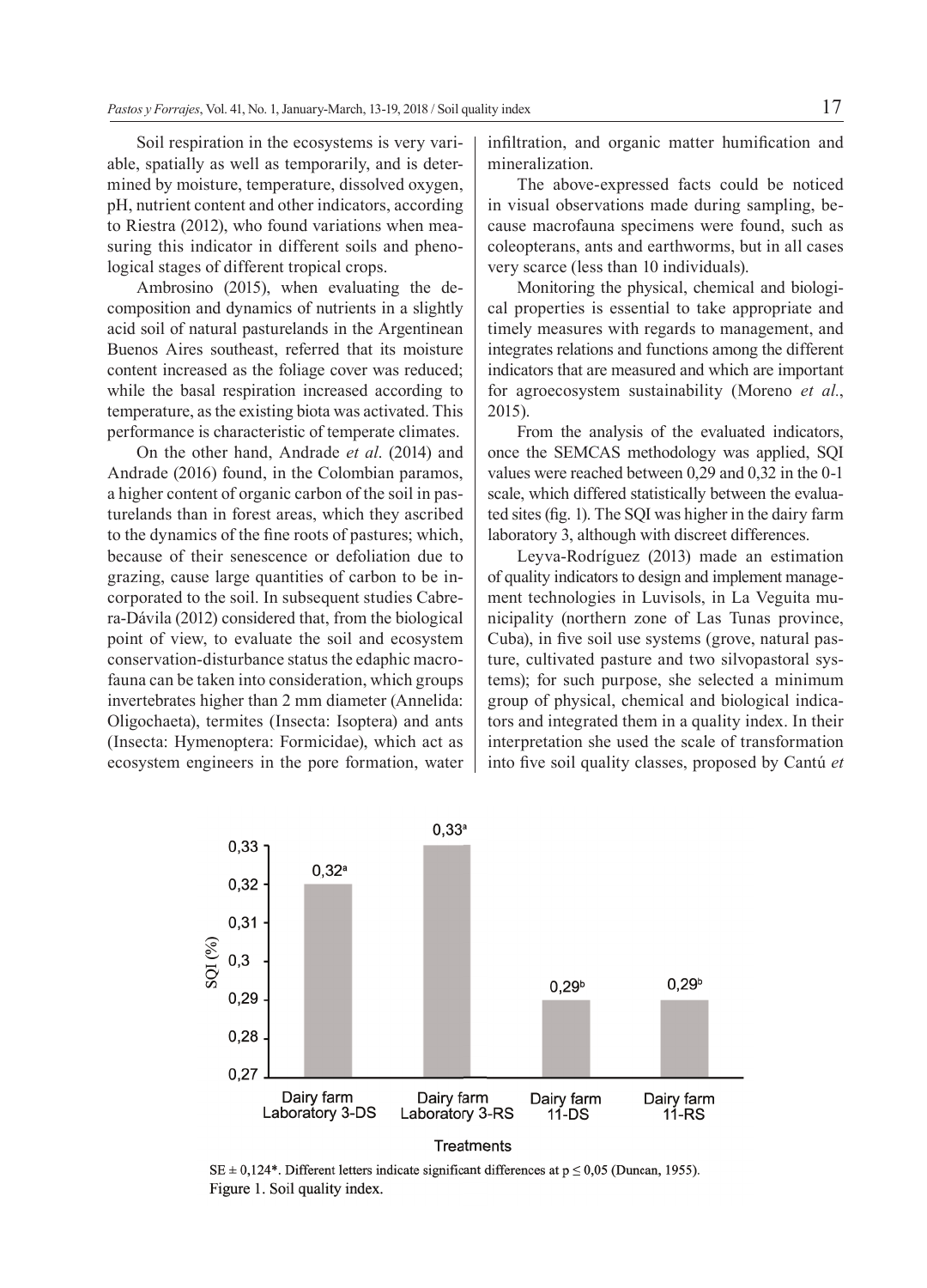*al*. (2009). The SEMCAS methodology does not contemplate a range of classes, for which, according to Cantú *et al*. (2009), the SQI reached corresponds to a fourth class.

Soil fertility and quality can be different from one place to another within the same area, according to Rosa (2013). These changes occur even in very short distances and originate extraordinary spatial variability, for which soils in the landscape represent a huge mosaic of endless tiles. This criterion can support the statistical difference found in the SQI between the two dairy farms, even under similar management conditions.

When implementing the SEMCAS methodology in different soil types of Camagüey province – Cuba–, Font (2008) found points of approach and differences in the SQI values, which is in correspondence with the fluctuation trend of the SQI indicated by other methodologies worldwide.

Ramirez (2013) conducted for the first time in Cuba, in areas of intensive turfgrass production, on a lixiviated Ferralitic Red soil with pH between 5,6 and 6,4 of Matanzas province –Cuba–, an independent study of soil quality indicators (physical, chemical and biological), and could correlate the biological variables with the physical and chemical ones. It was proven that the soils were degraded, mainly, in their physical indicators (compaction, resistance to penetration and little porosity).

It is concluded that the validation of the SEMCAS methodology allowed to determine the quality of the Grayish Brown soil in natural pasture areas, with indexes between 0,29 and 0,32 in the 0-1 scale, which indicates a low quality level. There was a marked correspondence between the individual analysis of some indicators and the SQI, and it was also observed that estimating soil quality is essential to diagnose the concrete situation of the production areas and to outline strategies for their sustainability; likewise, the need to include new indicators and to establish monitoring programs in time, is not discarded.

#### **Bibliographic references**

- Ambrosino, Mariela L. Descomposición y dinámica de nutrientes en el suelo debajo de especies de diferente preferencia animal en pastizales naturales del sudoeste bonaerense. *Boletín Electrónico CERZOS*. 14 (27):40-47, 2015.
- Andrade, H. J.; Espinoza, Edna L. & Moreno, H. A. Impact of grazing on soil organic storage carbon in high lands of Anaime, Tolima, Colombia. *Zootecnia Trop*. 32 (1):7-21, 2014.
- Andrade, H. J.; Segura, Milena & Sebastián, A. Carbono orgánico del suelo en bosques riparios, arrozales y pasturas en Piedras, Tolima, Colombia. *Agron. Mesoam*. 27 (2):233-241, 2016.
- Bojórquez-Serrano, J. I.; Castillo-Pacheco, Lucía A.; Hernández-Jiménez, A.; García-Paredes, J. D. & Madueño-Molina, A. Cambios en las reservas de carbono orgánico del suelo bajo diferentes coberturas. *Cultivos Tropicales*. 36 (4):63-69, 2015.
- Buxadé, C. El mundo y la ganadería. Situación actual y perspectivas al 2050. *54 Reunión Científica de la Sociedad Española para el Estudio de los Pastos*. Palma de Mallorca, España: Sociedad Española para el Estudio de los Pastos. p. 17, 2015.
- Cabrera, Grisel. La macrofauna edáfica como indicador biológico del estado de conservación/perturbación del suelo. Resultados obtenidos en Cuba. *Pastos y Forrajes*. 35 (4):349-364, 2012.
- Calero, B.; Guerrero, Anaely; Alfonso, C. A.; Somoza, V. & Camacho, E. Efecto residual de la fertilización mineral sobre el estado microbiológico del suelo. *La Ciencia y el Hombre*. XI:89-94, 1999.
- Cantú, M. P.; Becker, A. R.; Bedano, J. C.; Schiavo, H. F. & Parra, B. J. Evaluación del impacto del cambio de uso y manejo de la tierra mediante indicadores de calidad de suelo, Córdoba, Argentina. *Cad. Lab. Xeol. Laxe*. 34:203-214, 2009.
- Crespo, G.; Rodríguez, I. & Lok, Sandra. *Los suelos y su relación con la nutrición mineral de los pastos y la salud animal*. Curso Los minerales en la producción agropecuaria. Maestría de Producción animal para la zona tropical. San José de las Lajas, Cuba: Instituto de Ciencia Animal, 2009.
- De Boodt, M.; De Leenheer, L. & Frese, H. *West-European methods for soil structure determination*. Ghent, Belgium: State Faculty of Agricultural Sciences, 1967.
- Duncan, D. B. Multiple range and multiple F test. *Biometrics*. 11 (1):1-42, 1955.
- Duval, M. E.; Galantini, J. A.; Iglesias, J. O.; Canelo, Silvia; Martínez, J. M.; Walle, L. *et al.* Analysis of organic fractions as indicators of soil quality under natural and cultivated systems. *Soil Till. Res*. 131:11-19, 2013.
- Fernández, Romina; Quiroga, A.; Álvarez, C.; Lobartini, C. & Noellemeyer, E. Valores umbrales de algunos indicadores de calidad de suelos en Molisoles de la región semiárida pampeana. *Ciencia del Suelo*. 34 (2):279-292, 2016.
- Font, Lisbeth. *Estimación de la calidad del suelo: Criterios físicos, químicos y biológicos*. Tesis presentada en opción al grado científico de Doctor en Ciencias Agrícolas. San José de las Lajas, Cuba: Instituto Nacional de Ciencias Agrícolas, 2008.